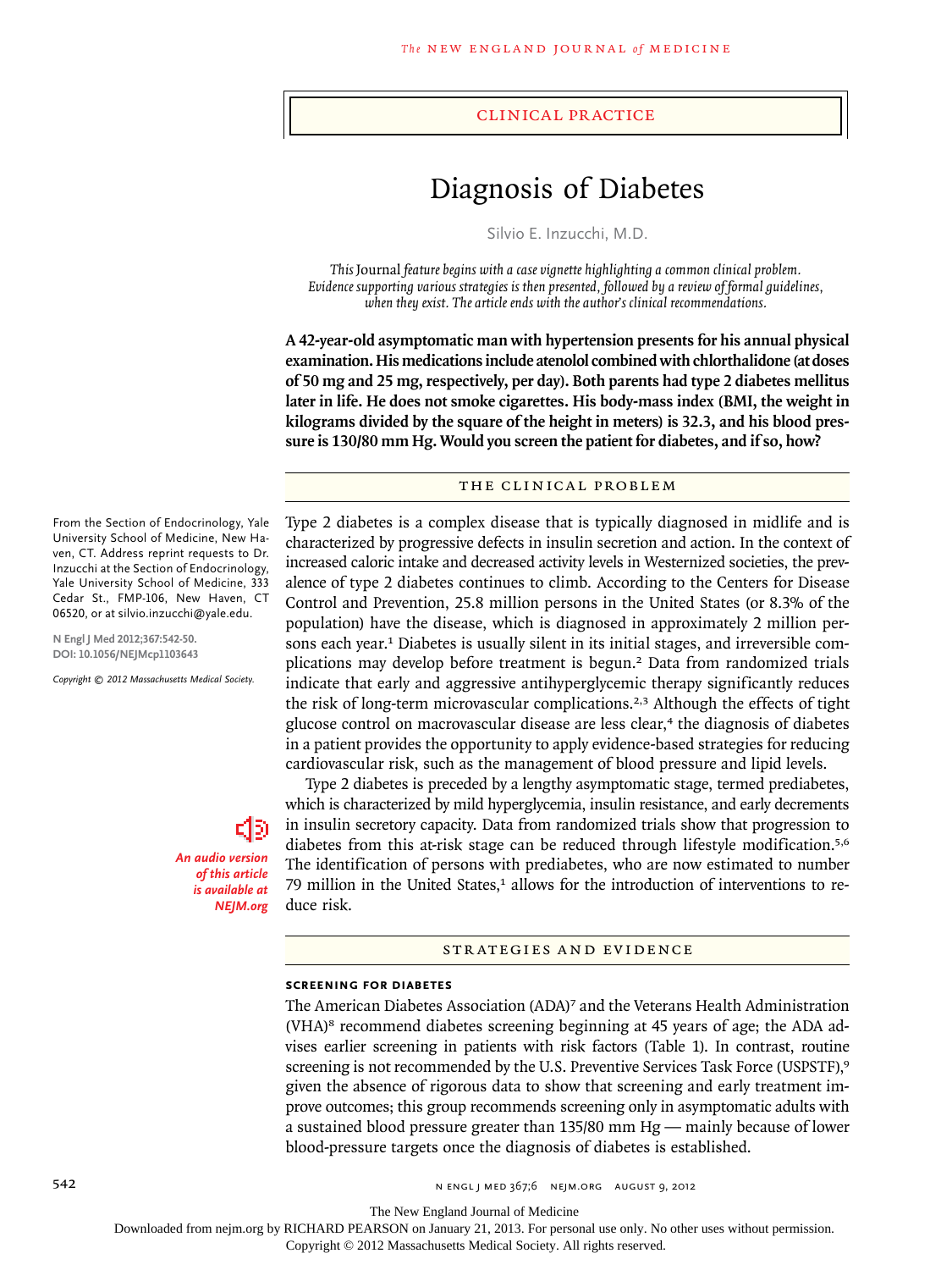#### **key Clinical points**

## **Diagnosis of Diabetes**

- Early screening and diagnosis allow for the identification of at-risk persons (so that preventive measures, primarily lifestyle changes, may be undertaken) and those with early disease (so that treatment can be initiated).
- The diagnostic cutoff point for diabetes is a fasting plasma glucose level of 126 mg per deciliter (7.0 mmol per liter) or more or a glycated hemoglobin level of 6.5% or more; the diagnosis requires confirmation by the same or the other test.
- A fasting glucose level of 100 to 125 mg per deciliter (5.6 to 6.9 mmol per liter) is consistent with prediabetes; the range of glycated hemoglobin levels that are diagnostic of prediabetes is controversial, but the American Diabetes Association recommends a range of 5.7 to 6.4%.
- Hemoglobinopathies and conditions of altered red-cell turnover can give spurious results for glycated hemoglobin; racial and ethnic differences in glycated hemoglobin levels have been reported for given ambient glucose levels.
- Testing of glycated hemoglobin or fasting plasma glucose appears to identify different groups of patients with diabetes and prediabetes, yet both tests identify patients at similar risk for adverse sequelae.

#### **Diagnosis of Diabetes**

#### *Glucose Levels*

Before 1997, the diagnosis of diabetes was defined by the ADA and the World Health Organization (WHO) as a fasting plasma glucose level of 140 mg per deciliter (7.8 mmol per liter) or more or a 2-hour plasma glucose level of 200 mg per deciliter (11.1 mmol per liter) or more during an oral glucose-tolerance test (OGTT) conducted with a standard loading dose of 75 g. This definition was based on earlier recommendations from the National Diabetes Data Group.10 These values were originally chosen on the basis of the risk of future symptoms of uncontrolled hyperglycemia. In 1997, with recommendations from the Expert Committee on the Diagnosis and Classification of Diabetes Mellitus,<sup>11</sup> the ADA and the WHO<sup>12</sup> lowered the diagnostic threshold to a fasting plasma glucose level of 126 mg per deciliter (7.0 mmol per liter) — the level at which a unique microvascular complication of diabetes, retinopathy, becomes detectable. The OGTT identifies more patients as having diabetes than the fasting plasma glucose test, but the former test has drawbacks, including greater expense and complexity and lower reproducibility. Thus, the fasting plasma glucose test has been the preferred test in the United States. The diagnosis is confirmed by repeat testing on a separate day. In symptomatic patients, a random plasma glucose level of 200 mg per deciliter or more also establishes the diagnosis and does not require confirmation.

The only recognized at-risk category for diabetes before 1997 was impaired glucose tolerance, as identified on the basis of a 2-hour plasma glucose level of 140 to 199 mg per deciliter (7.8 to 11.0 mmol per liter) during an OGTT. With the revised 1997 criteria, a corresponding state was identified on the basis of the fasting plasma glucose level: impaired fasting glucose. Although the original criterion for this diagnosis was a fasting glucose level of 110 to 125 mg per deciliter (6.1 to 6.9 mmol per liter), $11$  this criterion was later lowered by the ADA (but not by the WHO) to 100 to 125 mg per deciliter (5.6 to 6.9 mmol per liter) to increase sensitivity (with an acceptable drop in specificity) for persons with an increased diabetes risk.<sup>13</sup>

Longitudinal investigations have shown that persons categorized as being "impaired" by any of these definitions have approximately a 5 to 10% annualized risk of diabetes, a risk that is greater by a factor of approximately 5 to 10 than that among persons with normal glucose tolerance or normal fasting glucose. Risks appear to be similar among persons with isolated impaired fasting glucose (i.e., without impaired glucose tolerance) and isolated impaired glucose tolerance (without impaired fasting glucose).<sup>14</sup> However, the proportion of patients with impaired glucose tolerance tends to be greater than that with impaired fasting glucose in most populations. Persons with both impaired fasting glucose and impaired glucose tolerance have a higher risk of diabetes (approximately 10 to 15% per year) than those with only one abnormality. Whereas both prediabetic states are associated with increased total and cardiovascular mortality, impaired glucose

The New England Journal of Medicine

Downloaded from nejm.org by RICHARD PEARSON on January 21, 2013. For personal use only. No other uses without permission.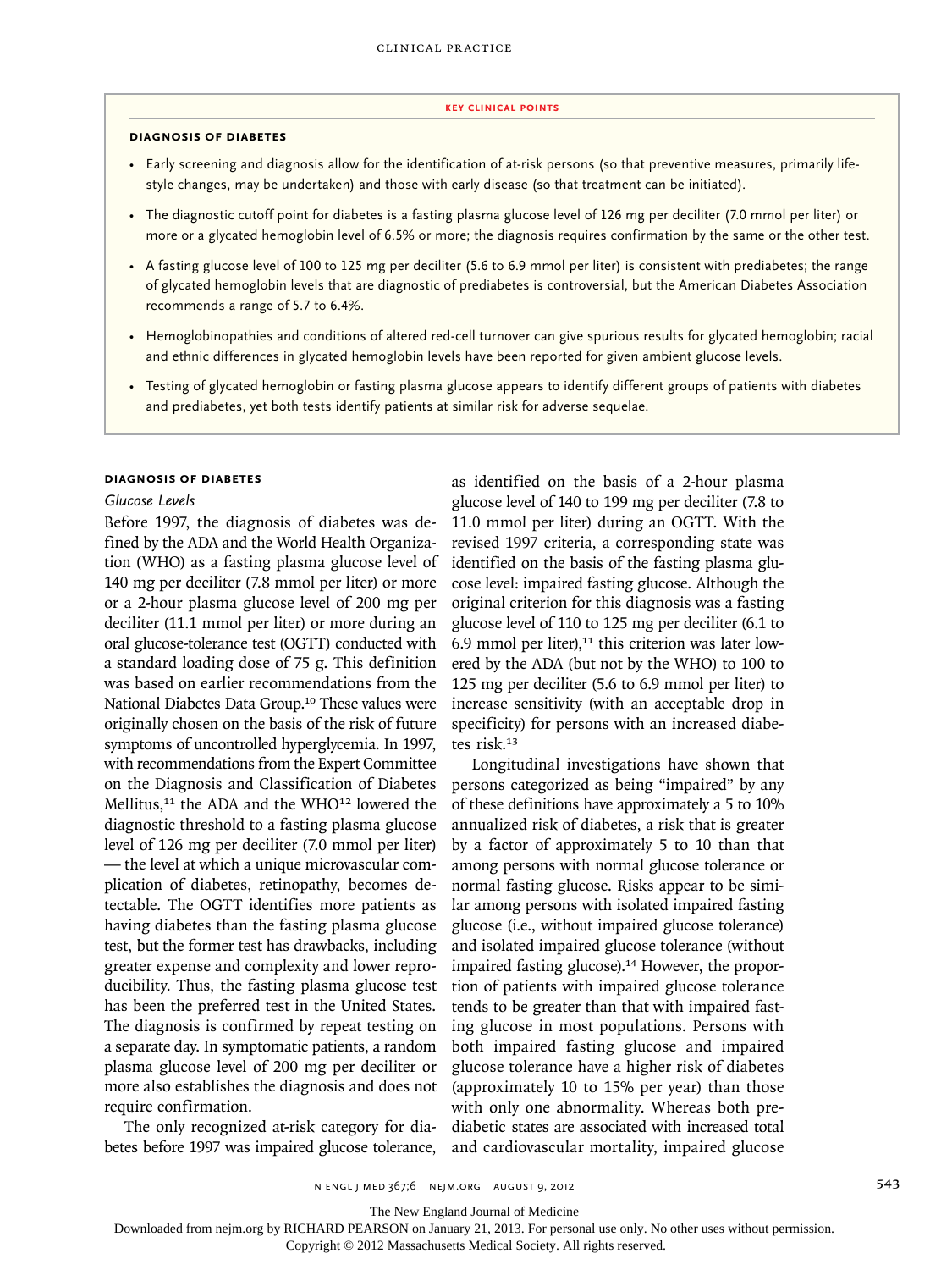| Table 1. American Diabetes Association Recommendations for the Screening of Asymptomatic Persons for Diabetes.*                                                     |
|---------------------------------------------------------------------------------------------------------------------------------------------------------------------|
| Screen beginning at 45 yr of age, at least every 3 yr                                                                                                               |
| Screen at any age and more frequently if the body-mass index is 25 or more and if the person has at least one additional<br>risk factor:                            |
| Family history of diabetes (first-degree relative)                                                                                                                  |
| High-risk race (e.g., black, Native American, Asian, and Pacific Islander) or ethnic group (Hispanic)                                                               |
| Glycated hemoglobin level of 5.7% or more or impaired fasting glucose or impaired glucose tolerance on previous<br>testing                                          |
| History of gestational diabetes or delivery of a baby weighing more than 9 lb (4.1 kg)                                                                              |
| The polycystic ovary syndrome                                                                                                                                       |
| Hypertension (blood pressure $\geq$ 140/90 mm Hg; or therapy for hypertension)                                                                                      |
| HDL cholesterol level of less than 35 mg per deciliter (0.91 mmol per liter), triglyceride level of more than 250 mg per<br>deciliter (2.8 mmol per liter), or both |
| History of cardiovascular disease                                                                                                                                   |
| Physical inactivity                                                                                                                                                 |
| Other clinical conditions associated with insulin resistance (e.g., severe obesity and acanthosis nigricans)                                                        |

\* Data are adapted from the American Diabetes Association.7 HDL denotes high-density lipoprotein.

tolerance tends to be a better predictor than impaired fasting glucose.<sup>14</sup>

## *Glycated Hemoglobin*

Glycated hemoglobin has long been used in the management of established diabetes as a biomarker of long-term glycemic control. Levels of this end product of nonenzymatic glycation of the most prevalent protein in blood correlate well (though not perfectly) with average ambient blood glucose levels during the previous 2 to 3 months. Until recently, the lack of international standardization made glycated hemoglobin testing a suboptimal choice for diabetes screening. However, the glycated hemoglobin test is now globally standardized, so clinical laboratory results are comparable to those reported in the Diabetes Control and Complications Trial and United Kingdom Prospective Diabetes Study, two trials that validated the direct relationship between glycated hemoglobin levels and clinical outcomes in patients with type 1 and 2 diabetes, respectively.15 In response, in 2009, the International Expert Committee (IEC) recommended the use of this test for the diagnosis of diabetes, with a threshold level of 6.5%.<sup>16</sup> This recommendation was based on the observation that the 6.5% threshold was as accurate in indicating a risk of retinopathy as were cutoff points for fasting plasma glucose and 2-hour plasma glucose, combined with the recognized advantages of glycated hemoglobin testing (Table 2),

particularly the fact that fasting is not required. The measurement of glycated hemoglobin for diabetes diagnosis was subsequently adopted as an optional test by the ADA (in 2010)<sup>18</sup> and the WHO (in 2011).<sup>19</sup>

On the basis of data showing an increased risk of diabetes among persons with increased glycated hemoglobin levels that were still below the cutoff point for diabetes, the ADA also defined a prediabetic glycated hemoglobin range of 5.7 to 6.4%, which was an expansion of the original recommendation by the IEC that levels of 6.0% to 6.4% be considered high risk.16,18 In contrast to the risk of retinopathy, which abruptly increases at a well-defined glycated hemoglobin level, the risk of diabetes increases along a glycemic continuum. As with fasting plasma glucose and 2-hour plasma glucose, the lower bound for such a range in glycated hemoglobin values must balance adequate sensitivity (to include persons who would benefit from prevention strategies) with specificity (to avoid the inclusion of persons at relatively low absolute risk, for whom intervention may not be costeffective). The selected range described a group of persons with at least five times the risk of diabetes developing over a period of 5 to 10 years (and an annualized incidence of at least 5% per year) as compared with those with a glycated hemoglobin level of less than 5%. Logically, the risk increases further as a glycated hemoglobin level of 6.5% is approached, with a comparative relative

The New England Journal of Medicine

Downloaded from nejm.org by RICHARD PEARSON on January 21, 2013. For personal use only. No other uses without permission.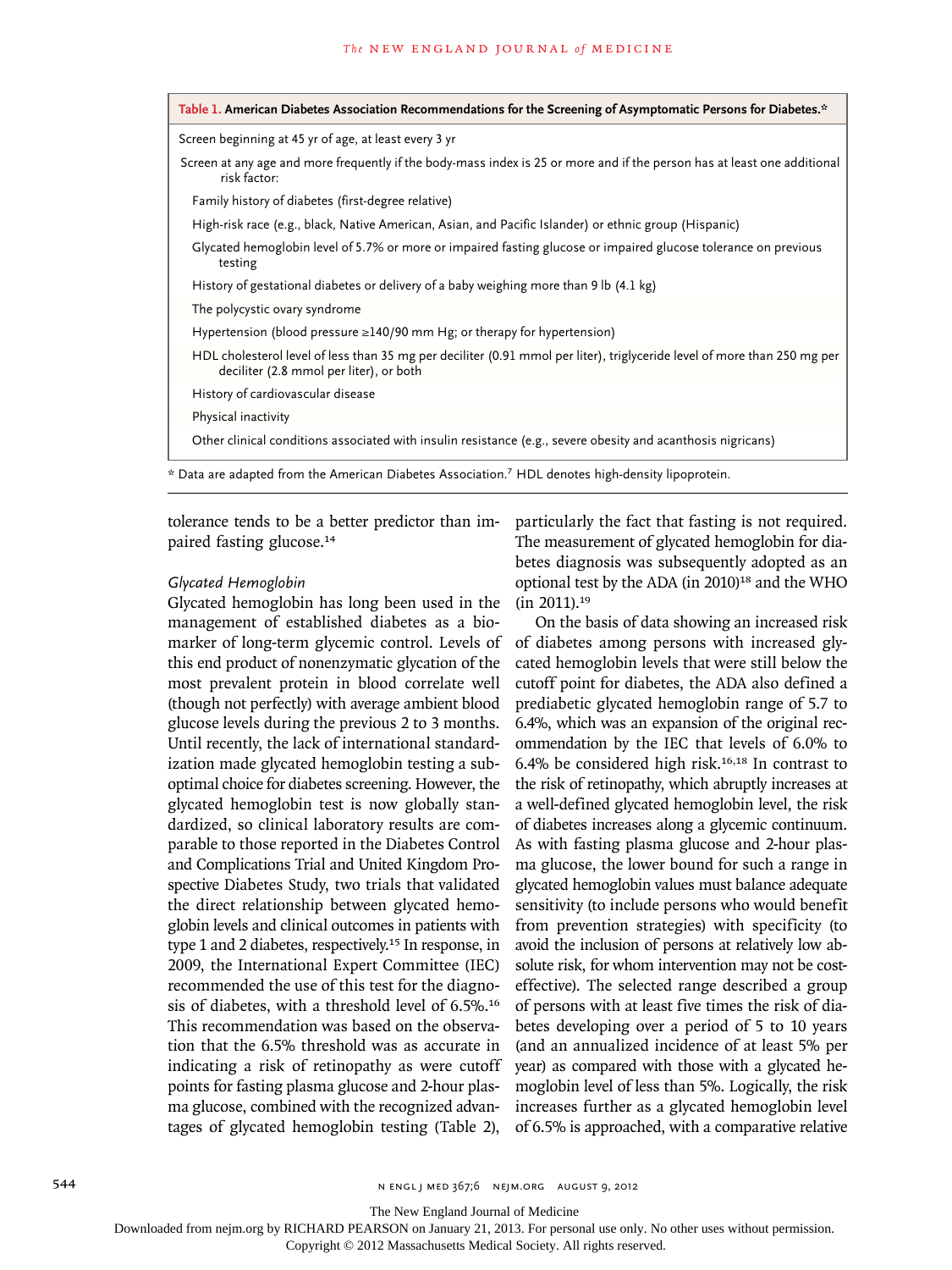| Table 2. Advantages and Disadvantages of Screening Tests for Diabetes.* |                                                                                                                                                                                                                                |                                                                                                                                                                                                                                                                                                                                                                                                                                                                                                                                                                                                                                                                                                                                                |  |  |  |  |
|-------------------------------------------------------------------------|--------------------------------------------------------------------------------------------------------------------------------------------------------------------------------------------------------------------------------|------------------------------------------------------------------------------------------------------------------------------------------------------------------------------------------------------------------------------------------------------------------------------------------------------------------------------------------------------------------------------------------------------------------------------------------------------------------------------------------------------------------------------------------------------------------------------------------------------------------------------------------------------------------------------------------------------------------------------------------------|--|--|--|--|
| <b>Testing Method</b>                                                   | Advantages                                                                                                                                                                                                                     | <b>Disadvantages</b>                                                                                                                                                                                                                                                                                                                                                                                                                                                                                                                                                                                                                                                                                                                           |  |  |  |  |
| Fasting plasma glucose                                                  | Extensive experience, widespread<br>availability, low cost                                                                                                                                                                     | Fasting required, reflects glycemia solely at moment of sampling, sub-<br>stantial biologic variability, potential influence of acute illness, sample<br>instability in vial, lack of global standardization                                                                                                                                                                                                                                                                                                                                                                                                                                                                                                                                   |  |  |  |  |
|                                                                         | Oral glucose-tolerance test Most sensitive test, earliest marker<br>of glucose dysregulation                                                                                                                                   | Fasting required, substantial biologic variability, poor reproducibility from<br>day to day, lack of association of results with complications over time,<br>sample instability in vial, more time required, inconvenience, higher<br>cost, lack of global standardization of plasma glucose measurements                                                                                                                                                                                                                                                                                                                                                                                                                                      |  |  |  |  |
| Glycated hemoglobin                                                     | Fasting not required, low biologic<br>variability, marker of long-term<br>glycemia, stable during acute<br>illness, sample stability in vial,<br>global standardization, close<br>association of results with<br>complications | Lack of reliability in patients with hemoglobinopathies (e.g., sickle cell<br>disease and thalassemia, usually with reduced levels), unreliability in<br>certain anemias with high red-cell turnover (e.g., hemolytic anemia,<br>usually with reduced levels) or low red-cell turnover (e.g., iron defi-<br>ciency, usually with increased levels), lack of reliability after recent<br>transfusion (in the previous 2 to 3 mo), falsely low results in advanced<br>(stage 4 or 5) renal disease, racial and ethnic differences (e.g., slightly<br>higher in blacks), possibility of a glycation gap (differential glycation<br>in response to the same ambient glucose exposure between persons),<br>higher cost, lack of global availability |  |  |  |  |
| * Data are adapted from Sacks. <sup>17</sup>                            |                                                                                                                                                                                                                                |                                                                                                                                                                                                                                                                                                                                                                                                                                                                                                                                                                                                                                                                                                                                                |  |  |  |  |

risk in excess of a factor of 10 (and an annualized incidence of 5 to 10% per year).<sup>20</sup> The risk of diabetes at any given glycated hemoglobin level increases with the presence of other risk factors (e.g., obesity and a family history of diabetes).

Despite some advantages, the use of glycated hemoglobin testing has its limitations.17 Depending on the assay, spuriously low values may occur in patients with certain hemoglobinopathies (e.g., sickle cell disease and thalassemia) or who have increased red-cell turnover (e.g., hemolytic anemia and spherocytosis) $21$  or stage 4 or 5 chronic kidney disease, especially if the patient is receiving erythropoietin.22 In contrast, falsely high glycated hemoglobin levels have been reported in association with iron deficiency and other states of decreased red-cell turnover.23 Some investigators have reported a "glycation gap," or different glycated hemoglobin levels in patients with the same mean ambient blood glucose levels.24 This phenomenon may result from genetically determined altered access of glucose to the intracellular compartment (where hemoglobin resides), although this hypothesis is controversial.25 Inconsistencies in the correlations between glycated hemoglobin and other measures of ambient glycemia have also been reported in different ethnic and racial groups, findings that suggest genetic influences on hemoglobin glycation. For example, blacks appear to have slightly higher glycated hemoglobin levels (an absolute increase of 0.2 to 0.3 percentage points) than whites.26 It is unclear whether this observation reflects differences in rates of postprandial hyperglycemia or in glycation rates.<sup>27</sup> These potential pitfalls must be recognized when glycated hemoglobin testing is used for diagnosis, especially for prediabetes, since the cutoff points for this state are already somewhat arbitrary.

In most studies, glycated hemoglobin testing identifies fewer patients with diabetes than does testing for fasting plasma glucose or 2-hour plasma glucose.28-31 These measures may also identify distinct patients as having diabetes — groups that overlap only partially. For example, in a population-based study of U.S. adults without known diabetes, the proportions of patients with an abnormal fasting plasma glucose level (≥126 mg per deciliter) and a nondiabetic glycated hemoglobin level (<6.5%), a nondiabetic fasting plasma glucose level (<126 mg per deciliter) and an abnormal glycated hemoglobin level  $(\geq 6.5\%)$ , or both abnormalities were 1.8%, 0.5%, and 1.8%, respectively.28 Moreover, in a prospective cohort study of older U.S. adults, roughly one third of cases of newly identified diabetes were detected by fasting plasma glucose testing only, one third by glycated hemoglobin testing only, and the remainder by both tests.<sup>26</sup> Furthermore, persons identified as having diabetes by glycated hemoglobin levels only were more likely to be black than those identified with the use of glucose levels.26,28,29 Clearly, a move to increase the use of

The New England Journal of Medicine

Downloaded from nejm.org by RICHARD PEARSON on January 21, 2013. For personal use only. No other uses without permission.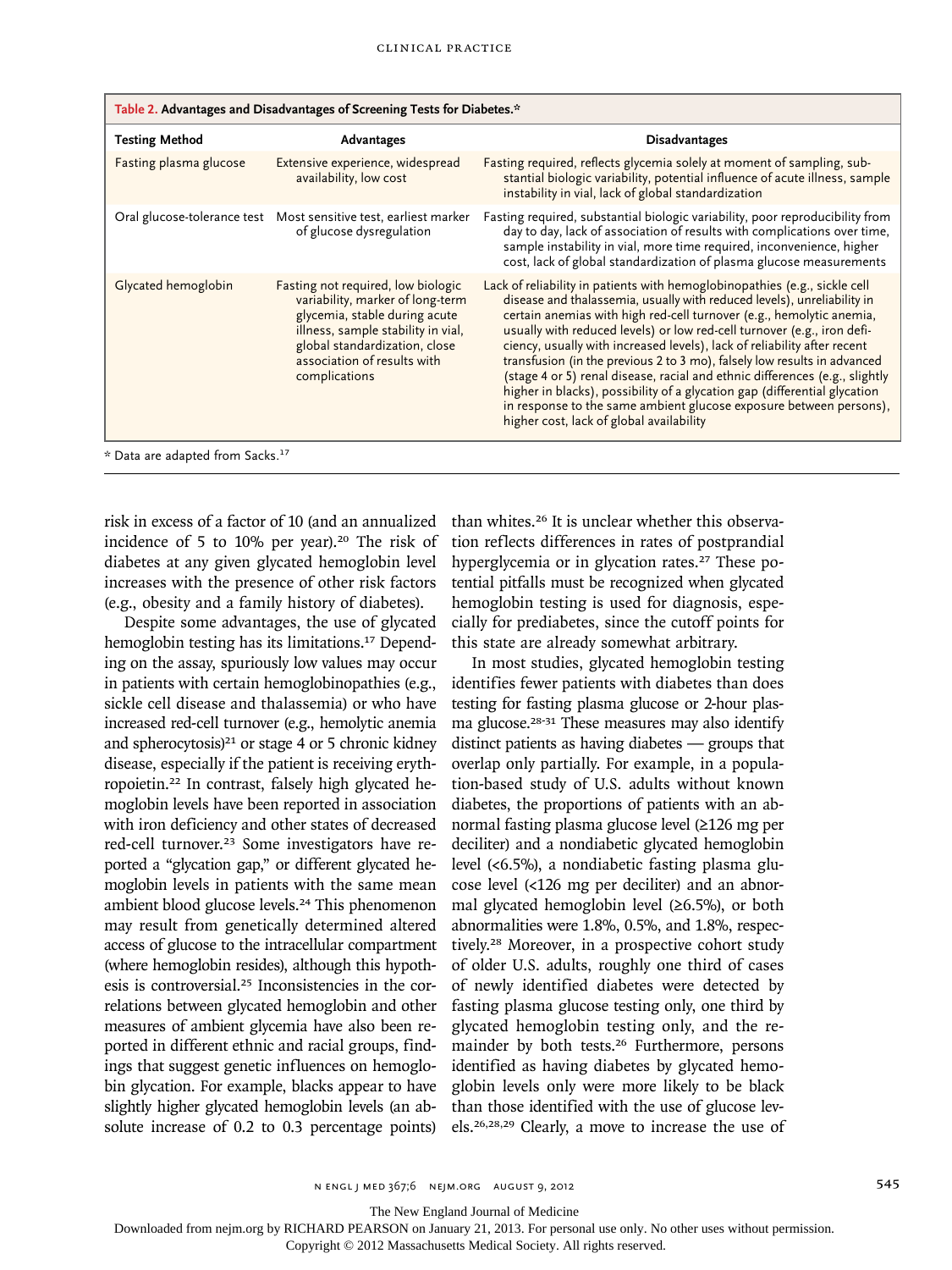glycated hemoglobin testing for screening would affect the epidemiology of diabetes.32,33 Similar patterns have been reported for the diagnosis of prediabetes with glycated hemoglobin versus fasting plasma glucose.<sup>29,32,33</sup> Although these findings have led some observers to question the use of glycated hemoglobin for diagnostic purposes,34,35 these questions are counterbalanced by the absence of an absolute standard measurement for the diagnosis of diabetes and the observation that all methods in use correlate equally well with retinopathy risk.<sup>36</sup>

## *Combined Screening*

An alternative but more costly option, which has been proposed by several investigators,<sup>37-40</sup> is to measure both glycated hemoglobin and fasting plasma glucose, either simultaneously or in sequence, a strategy that might be considered for patients at highest risk. (In practice, fasting plasma glucose may have been checked as part of a routine blood chemical profile in patients who are being screened with glycated hemoglobin testing.) Given the different yields of these two measures, this approach is likely to capture substantially more patients than the use of either test in isolation.

When the results of two tests are available but discordant, a reasonable and cautious approach is to let the abnormal test result (if repeated and confirmed) guide categorization, as recommended by the ADA.18 In this context, the nondiagnostic result usually is close to the abnormal range. However, if results are more widely discrepant (e.g., a fasting plasma glucose level of 123 mg per deciliter [6.8 mmol per liter] but a glycated hemoglobin level of 5.1%), repeat testing is indicated. In some cases, transient aberrations in glucose levels (as with acute illness) or abnormally low or high glycation rates may underlie such incongruities. An OGTT might be helpful in certain cases.

## **Diabetes Prevention**

The identification of any prediabetic state warrants education of the patient regarding diabetes risk as well as lifestyle measures that may be undertaken to mitigate this risk. Two large clinical trials have shown the effectiveness of intensive lifestyle interventions in high-risk patients (overweight or obese with impaired glucose tolerance), with a relative risk reduction of 58% in the diagnosis of diabetes during a 3-year period.<sup>5,6</sup> The specific intervention gies for patients in whom prediabetes has been

in the largest study, the Diabetes Prevention Program (DPP), involved regular aerobic exercise (at least 30 minutes on most days of the week) and a calorie-restricted diet to promote the loss of 7% of body weight.5 Metformin was also tested in the DPP; the relative risk reduction with this drug (31%) was approximately half that with lifestyle intervention, and the drug appeared to be particularly effective in patients under the age of 60 years, with a BMI over 35 and with a fasting plasma glucose level over 110 mg per deciliter.5,41 Other glucose-lowering or antiobesity agents (i.e., acarbose, rosiglitazone, pioglitazone, and orlistat) have also been shown in randomized trials to reduce the risk of diabetes.42 All drugs have important side effects to consider, and none are approved by the Food and Drug Administration (FDA) for this indication.

# AREAS OF UNCERTAINTY

Although it appears logical to screen high-risk patients for dysglycemia, data are lacking to show that diabetes screening (outside of pregnancy) improves more than biochemical outcomes. The choice of a preferred screening test (fasting plasma glucose or glycated hemoglobin) remains arguable. In the United States, the OGTT has largely been abandoned outside of screening for gestational diabetes, owing to its complexity and low reproducibility.

It is unclear whether the risk of complications of diabetes differs according to whether the disease was diagnosed by means of fasting plasma glucose testing only or glycated hemoglobin testing only. Preliminary data from a large, community-based prospective cohort study suggest that the glycated hemoglobin level, which integrates fasting and postprandial glucose levels over a longer period, might be a better predictor of certain complications — especially cardiovascular disease.43 It is also not known whether the risk of diabetes differs between patients identified as having prediabetes by means of glycated hemoglobin testing and those identified by means of fasting plasma glucose testing. Such risks probably vary according to which test is used ultimately to make the diagnosis. Ongoing research is assessing the value of risk scores that incorporate not only glycemic measures but also other biomarkers and risk factors to estimate diabetes risk.44,45

Other ambiguities relate to treatment strate-

The New England Journal of Medicine

Downloaded from nejm.org by RICHARD PEARSON on January 21, 2013. For personal use only. No other uses without permission.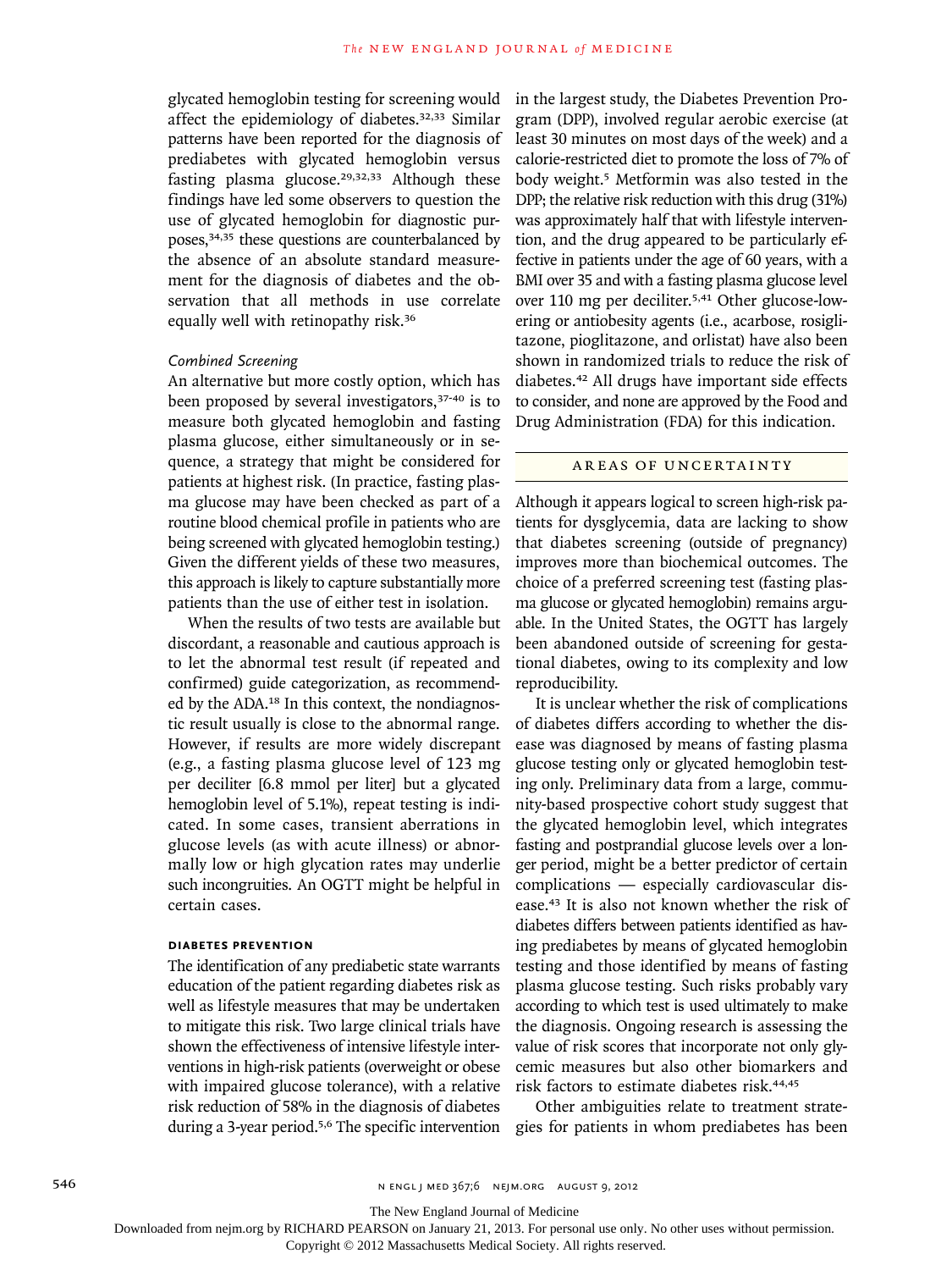| Table 3. Major Diagnostic Criteria for Diabetes and Prediabetic or At-Risk States.*          |                                      |                       |                           |                             |  |  |
|----------------------------------------------------------------------------------------------|--------------------------------------|-----------------------|---------------------------|-----------------------------|--|--|
| Measure                                                                                      | <b>American Diabetes Association</b> |                       | World Health Organization |                             |  |  |
|                                                                                              | <b>Diabetes</b>                      | Prediabetes           | Diabetes                  | Impaired Glucose Regulation |  |  |
| Fasting plasma glucose                                                                       | $\geq$ 126 mg/dl                     | 100-125 $mg/dl$ (IFG) | $\geq$ 126 mg/dl          | 110-125 $mg/dI$ (IFG)       |  |  |
| 2-Hr plasma glucose (during an OGTT<br>with a loading dose of 75 g)                          | $\geq$ 200 mg/dl                     | 140-199 mg/dl (IGT)   | $\geq$ 200 mg/dl          | 140-199 mg/dl (IGT)         |  |  |
| Casual (or random) plasma glucose<br>(in a patient with classic hyper-<br>glycemic symptoms) | $\geq$ 200 mg/dl                     |                       | $\geq$ 200 mg/dl          |                             |  |  |
| Glycated hemoglobin                                                                          | ≥6.5%                                | $5.7 - 6.4%$          | $\ge 6.5\%$               |                             |  |  |

 $*$  Data are adapted from the American Diabetes Association,<sup>7,18</sup> Alberti and Zimmet,<sup>12</sup> and the World Health Organization.<sup>19</sup> All listed plasma glucose levels are based on venous sampling. All tests (except for casual plasma glucose in a symptomatic patient) should be repeated and confirmed on a separate day. (The American Diabetes Association allows for glycated hemoglobin testing to be paired with fasting plasma glucose testing on the same day. If the values for both tests are in the diabetic range, the diagnosis is confirmed.) To convert the values for glucose to millimoles per liter, multiply by 0.05551. IFG denotes impaired fasting glucose, IGT impaired glucose tolerance, and OGTT oral glucose-tolerance test.

diagnosed. Do lifestyle or pharmacologic interventions in these patients truly prevent diabetes or simply delay its onset? Given the cumulative vascular risk associated with diabetes and the potential legacy effect of glycemic control (long-term benefit from early metabolic stability), even a modest delay of a few years in the onset of diabetes may be a worthwhile goal. However, diabetesprevention trials to date<sup>7,8</sup> have focused on glycemic end points and were not powered to assess diabetes-related complications. Recent data suggest that generic metformin therapy may be particularly cost-effective in this context,<sup>46</sup> but the long-term benefits and risks of this or other medications (or bariatric surgery) are uncertain. There are also uncertain consequences of designating a risk factor (e.g., high fasting plasma glucose) as a disease state.

# Guidelines

ADA7,18 recommendations for diabetes screening are summarized in Table 1; the ADA diagnostic criteria are listed in Table 3, along with those of the WHO.19 As mentioned, the USPSTF recommends screening only in adults with hypertension (blood pressure,  $>135/80$  mm Hg).<sup>9</sup> The American Association of Clinical Endocrinologists  $(AACE),<sup>47</sup>$  the VHA, $<sup>8</sup>$  and the WHO use the ADA</sup> criteria for diabetes; the AACE advises confirmation with fasting plasma glucose testing when the diagnosis is made on the basis of glycated hemoglobin testing. For the identification of prediabetes, the ADA is the sole group to fully endorse glycated hemoglobin testing, with a cutoff range of 5.7 to 6.4%7,18 and no recommended confirmatory testing. The AACE allows for the use of glycated hemoglobin testing to screen for prediabetes but stipulates the need for follow-up testing of fasting plasma glucose for those with values of 5.5 to 6.4%.<sup>47</sup>

## Conclusions a nd R ecommendations

The identification of patients with diabetes or prediabetes by screening allows for earlier intervention, with potential reductions in future complication rates, although randomized trials are lacking to definitively show benefit. The patient described in the vignette has risk factors (obesity, hypertension, and a family history of diabetes) and should be screened. Whether fasting plasma glucose or glycated hemoglobin is measured remains debatable; each test has advantages and disadvantages (Table 2). Given that the yield of testing is higher when both tests are performed, I typically assess both simultaneously — although most guidelines suggest the use of a single test initially. If the patient has positive results on both tests, the diagnosis is confirmed. If only one test is positive, I would repeat it on a separate day. If diabetes is confirmed, treatment should be initiated on the basis of current guidelines (see Fig. 1 for a proposed screening algorithm).48,49

If prediabetes is identified, a repeat test is not necessary. Lifestyle changes (diet and exercise) should be encouraged; a greater intensity of inter-

The New England Journal of Medicine

Downloaded from nejm.org by RICHARD PEARSON on January 21, 2013. For personal use only. No other uses without permission.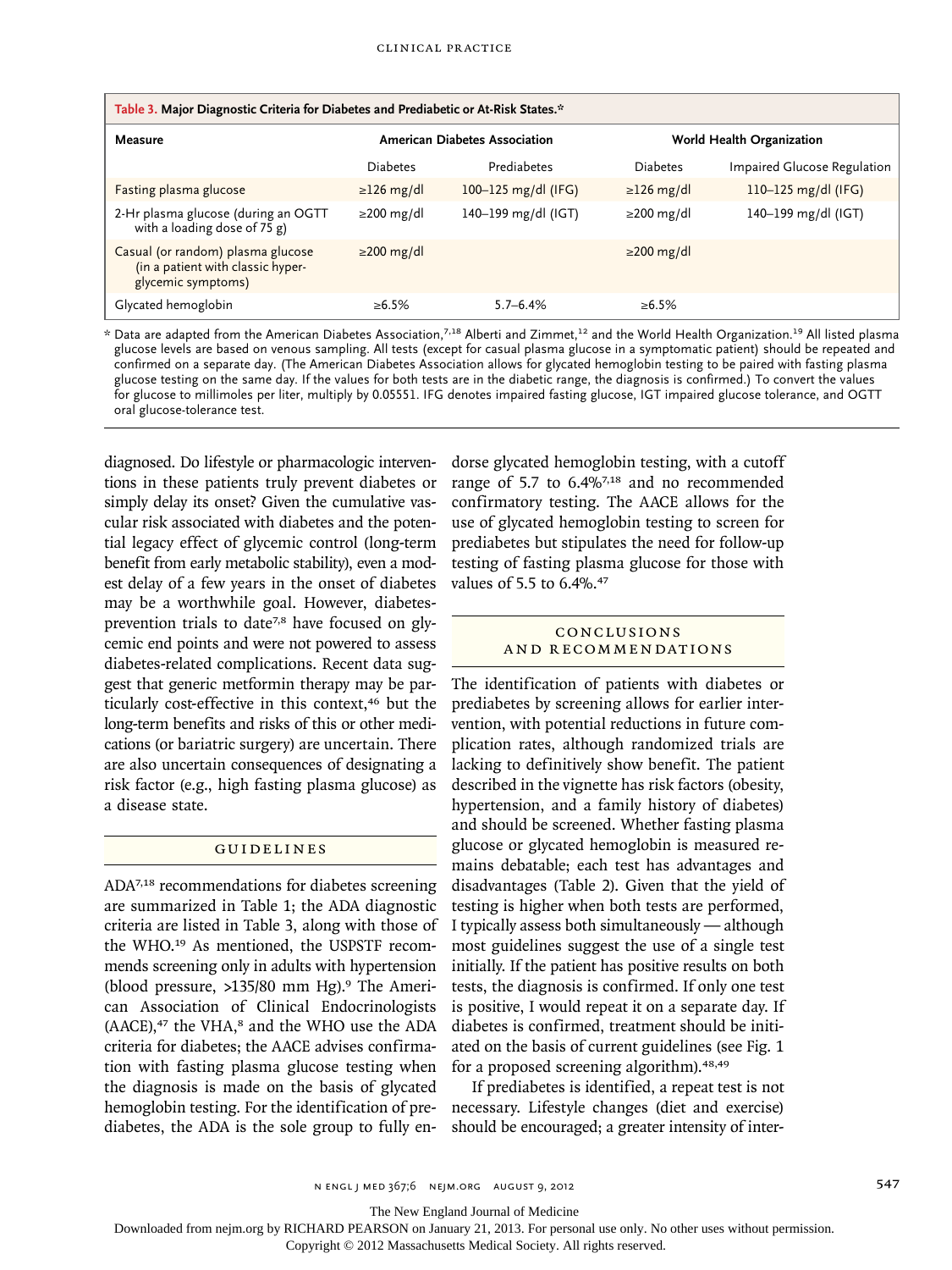#### The NEW ENGLAND JOURNAL of MEDICINE



Increased glycated hemoglobin (IGH) is defined as a glycated hemoglobin level of 5.7 to 6.4%. The diagnosis of diabetes is confirmed with a repeat test on a separate day or by the alternative test (i.e., glycated hemoglobin instead of FPG or vice versa) on the same day or a separate day. If the result of the repeat test is in the prediabetic range, the patient should be counseled or treated for prediabetes. If the result of the repeat test is entirely normal (which is unlikely), rescreening in 6 months should be considered. Therapeutic lifestyle change is defined as a hypocaloric diet, weight reduction, and increased physical activity.

> glucose or glycated hemoglobin levels and with additional risk factors, since such findings predict more rapid progression to diabetes. I might consider metformin if progressive increases in glycemic measures were observed during followup, although the FDA has not approved metformin for this indication. Attention should also be paid to other cardiovascular risk factors. I might change the patient's antihypertensive therapy to an angiotensin-converting–enzyme inhibitor, given the associations between the use of a beta-blocker or thiazide and an increased risk of diabetes in some studies.50 Periodic visits (every 6 to 12 months) are

vention may be warranted in patients with higher warranted to assess and encourage adherence to lifestyle recommendations and to follow glycemic status.

> Dr. Inzucchi reports receiving consulting fees from Merck, Takeda Pharmaceuticals, Amylin Pharmaceuticals, Daiichi Sankyo, Boehringer Ingelheim, Medtronic, Purdue Pharma, Eisai, and Novartis; lecture fees from Novo Nordisk; payment for providing expert testimony on behalf of Eli Lilly regarding product litigation; and grant support to his institution from Takeda Pharmaceuticals, Merck, Amylin Pharmaceuticals, Eli Lilly, Medtronic, Boehringer Ingelheim, Abbott, and Novo Nordisk. No other potential conflict of interest relevant to this article was reported.

> Disclosure forms provided by the author are available with the full text of this article at NEJM.org.

> I thank Dr. Kasia Lipska for her input during the preparation of an earlier version of this manuscript*.*

The New England Journal of Medicine

Downloaded from nejm.org by RICHARD PEARSON on January 21, 2013. For personal use only. No other uses without permission.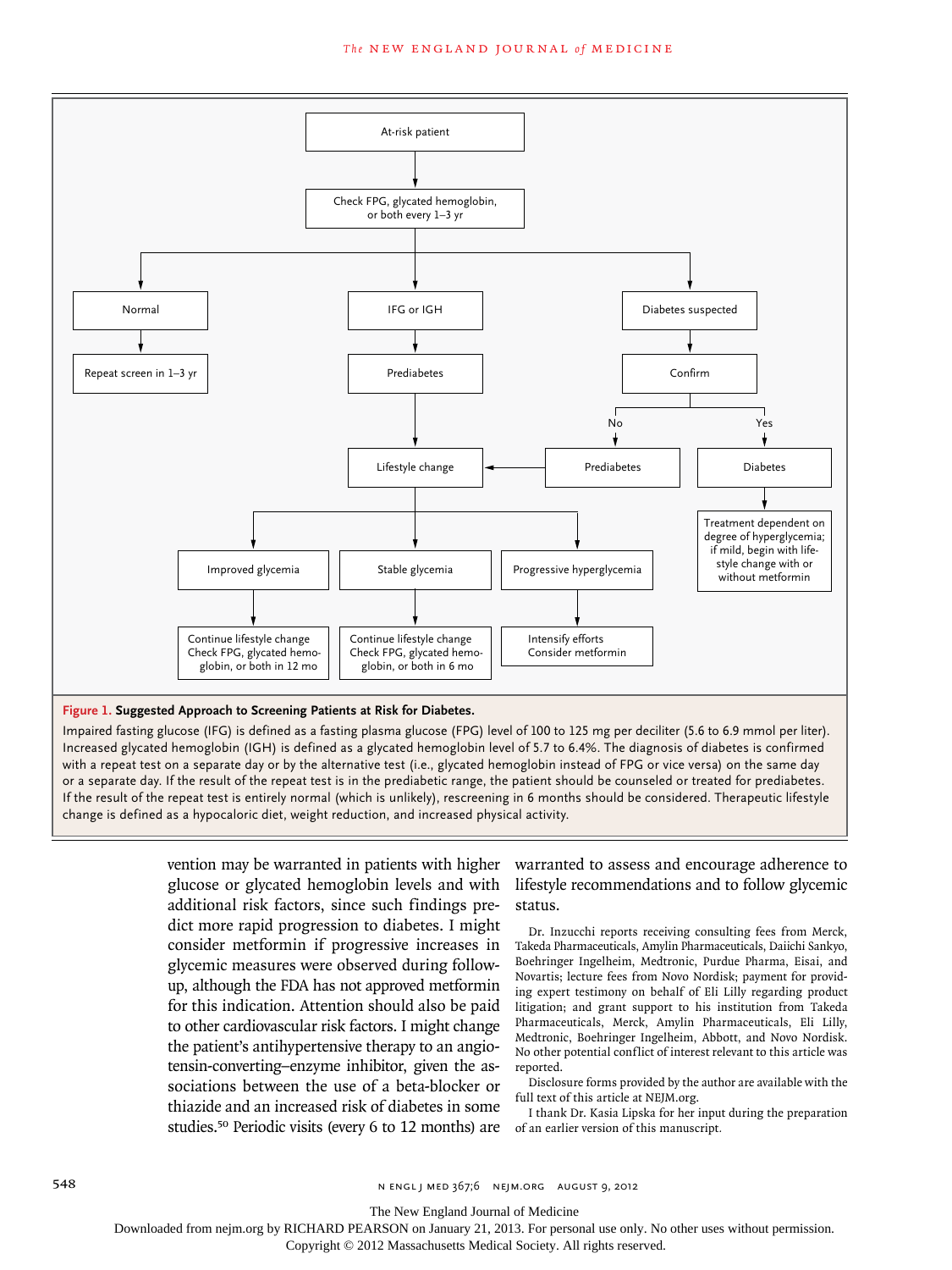#### **References**

**1.** Centers for Disease Control and Prevention. 2011 national diabetes fact sheet (http://www.cdc.gov/diabetes/pubs/ factsheet11.htm).

**2.** United Kingdom Prospective Diabetes Study (UKPDS) Group. Intensive bloodglucose control with sulphonylureas or insulin compared with conventional treatment and risk of complications in patients with type 2 diabetes (UKPDS 33). Lancet 1998;352:837-53. [Erratum, Lancet 1999;354:602.]

**3.** The Diabetes Control and Complications Trial Research Group. The effect of intensive treatment of diabetes on the development and progression of long-term complications in insulin-dependent diabetes mellitus. N Engl J Med 1993;329:977- 86.

**4.** Kelly TN, Bazzano LA, Fonseca VA, Thethi TK, Reynolds K, He J. Glucose control and cardiovascular disease in type-2 diabetes. Ann Intern Med 2009;151:394- 403.

**5.** Diabetes Prevention Program Research Group. Reduction in the incidence of type 2 diabetes with lifestyle intervention or metformin. N Engl J Med 2002; 346:393-403.

**6.** Tuomilehto J, Lindström J, Eriksson JG, et al. Prevention of type 2 diabetes mellitus by changes in lifestyle among subjects with impaired glucose tolerance. N Engl J Med 2001;344:1343-50.

**7.** American Diabetes Association. Standards of medical care in diabetes — 2012. Diabetes Care 2012;35:Suppl 1:S11-S63. **8.** Department of Veterans Affairs/ Department of Defense. Management of

diabetes mellitus in primary care (2010) (http://www.healthquality.va.gov/ diabetes\_mellitus.asp).

**9.** U.S. Preventive Services Task Force. Screening for Type 2 diabetes mellitus in adults: U.S. Preventive Services Task Force recommendation statement. Ann Intern Med 2008;148:846-55. [Erratum, Ann Intern Med 2008;149:147.]

**10.** National Diabetes Data Group. Classification and diagnosis of diabetes mellitus and other categories of glucose intolerance. Diabetes 1979;28:1039-57.

**11.** Report of the Expert Committee on the Diagnosis and Classification of Diabetes Mellitus. Diabetes Care 1997;20: 1183-97.

**12.** Alberti KGMM, Zimmet PZ. Definition, diagnosis and classification of diabetes mellitus and its complications. 1. Diagnosis and classification of diabetes mellitus: provisional report of a WHO consultation. Diabet Med 1998;15:539- 53.

**13.** Genuth S, Alberti KG, Bennett P, et al. Follow-up report on the diagnosis of diabetes mellitus. Diabetes Care 2003;26: 3160-7.

**14.** Unwin N, Shaw J, Zimmet P, Alberti

KG. Impaired glucose tolerance and impaired fasting glycaemia: the current status on definition and intervention. Diabet Med 2002;19:708-23.

**15.** Hanas R, John G, International HBA1c Consensus Committee. 2010 Consensus statement on the worldwide standardization of the hemoglobin A1C measurement. Diabetes Care 2010;33:1903-4. **16.** Nathan DM, Balkau B, Bonora E, et al. International Expert Committee report on the role of the A1C assay in the diagnosis of diabetes. Diabetes Care 2009;32:1327- 34.

**17.** Sacks DB. A1C versus glucose testing: a comparison. Diabetes Care 2011;34:518-23. **18.** American Diabetes Association. Diagnosis and classification of diabetes mellitus. Diabetes Care 2010;33:Suppl 1:S62-S69. [Erratum, Diabetes Care 2010;33(4):e57.] **19.** World Health Organization. Use of glycated haemoglobin (HbA1c) in the diagnosis of diabetes mellitus: abbreviated report of a WHO consultation (http:// www.who.int/diabetes/publications/ diagnosis\_diabetes2011/en/index.html).

**20.** Zhang X, Gregg EW, Williamson DF, et al. A1C level and future risk of diabetes: a systematic review. Diabetes Care 2010; 33:1665-73.

**21.** Sacks DB. Hemoglobin variants and hemoglobin A1c analysis: problem solved? Clin Chem 2003;49:1245-7.

**22.** Freedman BI, Shihabi ZK, Andries L, et al. Relationship between assays of glycemia in diabetic subjects with advanced chronic kidney disease. Am J Nephrol 2010;31:375-9.

**23.** Coban E, Ozdogan M, Timuragaoglu A. Effect of iron deficiency anemia on the levels of hemoglobin A1c in nondiabetic patients. Acta Haematol 2004;112:126-8. **24.** Khera PK, Joiner CH, Carruthers A, et al. Evidence for interindividual heterogeneity in the glucose gradient across the human red blood cell membrane and its relationship to hemoglobin glycation. Diabetes 2008;57:2445-52.

**25.** Sacks DB, Nathan DM, Lachin JM. Gaps in the glycation gap hypothesis. Clin Chem 2011;57:150-2.

**26.** Ziemer DC, Kolm P, Weintraub WS, et al. Glucose-independent, black-white differences in hemoglobin A1c levels: a crosssectional analysis of 2 studies. Ann Intern Med 2010;152:770-7.

**27.** Selvin E, Steffes MW, Ballantyne CM, Hoogeveen RC, Coresh J, Brancati FL. Racial differences in glycemic markers: a cross-sectional analysis of communitybased data. Ann Intern Med 2011;154: 303-9.

**28.** Carson AP, Reynolds K, Fonseca VA, Muntner P. Comparison of A1C and fasting glucose criteria to diagnose diabetes among U.S. adults. Diabetes Care 2010;33:95-7.

**29.** Lipska KJ, De Rekeneire N, Van Ness PH, et al. Identifying dysglycemic states

in older adults: implications of the emerging use of hemoglobin A1c. J Clin Endocrinol Metab 2010;95:5289-95.

**30.** Jørgensen ME, Bjerregaard P, Borch-Johnsen K, Witte D. New diagnostic criteria for diabetes: is the change from glucose to HbA1c possible in all populations? J Clin Endocrinol Metab 2010;95(1):E333- E336.

**31.** Olson DE, Rhee MK, Herrick K, Ziemer DC, Twombly JG, Phillips LS. Screening for diabetes and pre-diabetes with proposed A1C-based diagnostic criteria. Diabetes Care 2010;33:2184-9.

**32.** James C, Bullard KM, Rolka DB, et al. Implications of alternative definitions of prediabetes for prevalence in U.S. adults. Diabetes Care 2011;34:387-91.

**33.** Mann DM, Carson AP, Shimbo D, Fonseca V, Fox CS, Muntner P. Impact of A1C screening criterion on the diagnosis of pre-diabetes among U.S. adults. Diabetes Care 2010;33:2190-5.

**34.** Bloomgarden ZT, Einhorn D. Hemoglobin A1c in diabetes diagnosis: time for caution. Endocr Pract 2010;16:5-6.

**35.** Cohen RM, Haggerty S, Herman WH. HbA1c for the diagnosis of diabetes and prediabetes: is it time for a mid-course correction? J Clin Endocrinol Metab 2010; 95:5203-6.

**36.** Davidson MB. Diagnosing diabetes with glucose criteria: worshipping a false God. Diabetes Care 2011;34:524-6.

**37.** Hu Y, Liu W, Chen Y, et al. Combined use of fasting plasma glucose and glycated hemoglobin A1c in the screening of diabetes and impaired glucose tolerance. Acta Diabetol 2010;47:231-6.

**38.** Selvin E, Steffes MW, Gregg E, Brancati FL, Coresh J. Performance of A1C for the classification and prediction of diabetes. Diabetes Care 2011;34:84-9.

**39.** Fajans SS, Herman WH, Oral EA. Insufficient sensitivity of hemoglobin A1c determination in diagnosis or screening of early diabetic states. Metabolism 2011; 60:86-91.

**40.** Heianza Y, Hara S, Arase Y, et al. HbA1c 5.7-6.4% and impaired fasting plasma glucose for diagnosis of prediabetes and risk of progression to diabetes in Japan (TOPICS 3): a longitudinal cohort study. Lancet 2011;378:147-55.

**41.** Nathan DM, Davidson MB, DeFronzo RA, et al. Impaired fasting glucose and impaired glucose tolerance: implications for care. Diabetes Care 2007;30:753-9.

**42.** DeFronzo RA, Abdul-Ghani M. Type 2 diabetes can be prevented with early pharmacological intervention. Diabetes Care 2001;34:Suppl 2:S202-S209.

**43.** Selvin E, Steffes MW, Zhu H, et al. Glycated hemoglobin, diabetes, and cardiovascular risk in nondiabetic adults. N Engl J Med 2010;362:800-11.

**44.** Kolberg JA, Jørgensen T, Gerwien RW, et al. Development of a type 2 diabetes

n engl j med 367;6 nejm.org august 9, 2012 549

The New England Journal of Medicine

Downloaded from nejm.org by RICHARD PEARSON on January 21, 2013. For personal use only. No other uses without permission.